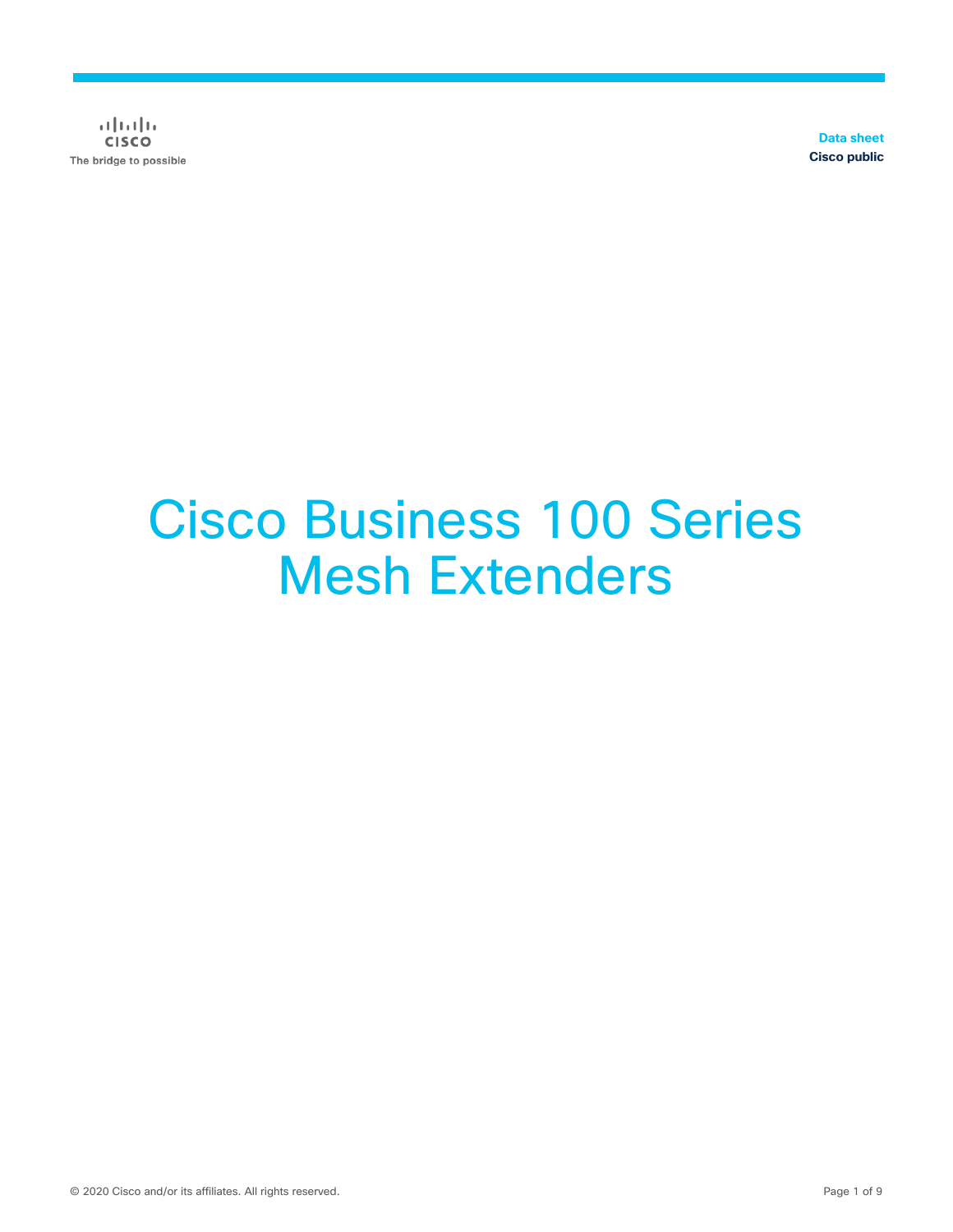# **Contents**

| <b>Product overview</b>                               | 3              |
|-------------------------------------------------------|----------------|
| <b>Features and benefits</b>                          | 3              |
| <b>Product specifications</b>                         | $\overline{4}$ |
| Ordering information                                  | 7              |
| Limited lifetime warranty for Cisco Business products | 8              |
| Cisco environmental sustainability                    | 8              |
| <b>Cisco Business Support Service</b>                 | 8              |
| <b>Cisco Capital</b>                                  | 9              |
| For more information                                  | 9              |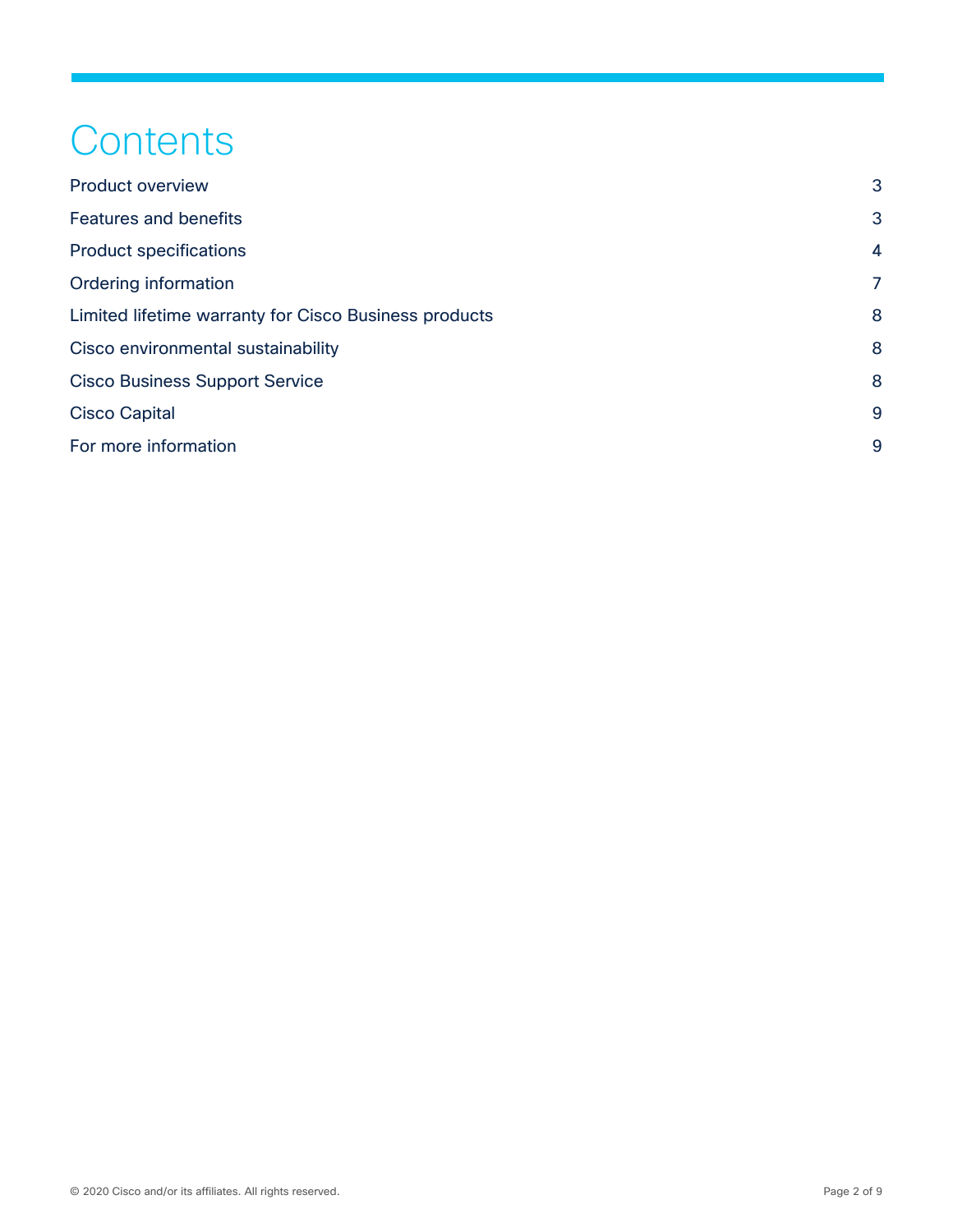#### This easy-to-install series of wireless mesh extenders expands existing wireless coverage, ideal for a small business and small office environment.

#### <span id="page-2-0"></span>Product overview

The Cisco® Business 100 Series Mesh Extenders offer highly secure wired and wireless connectivity to the home office or small office, and work in hard-to-reach places. These mesh extenders provide seamless coverage and expanded capacity in conjunction with Cisco Business access points.

#### <span id="page-2-1"></span>Features and benefits

Build with simplicity and flexibility in mind, the Cisco Business 100 Series Mesh Extenders expand the deployment of traditional wireless networks while reducing deployment costs. Perfect for use within a small office or back office, they provide connectivity to both local and cloud-based services.

When paired with a Cisco Business access point, the Cisco Business 100 Series Mesh Extenders provide a highly secure and seamless wireless end-user experience.



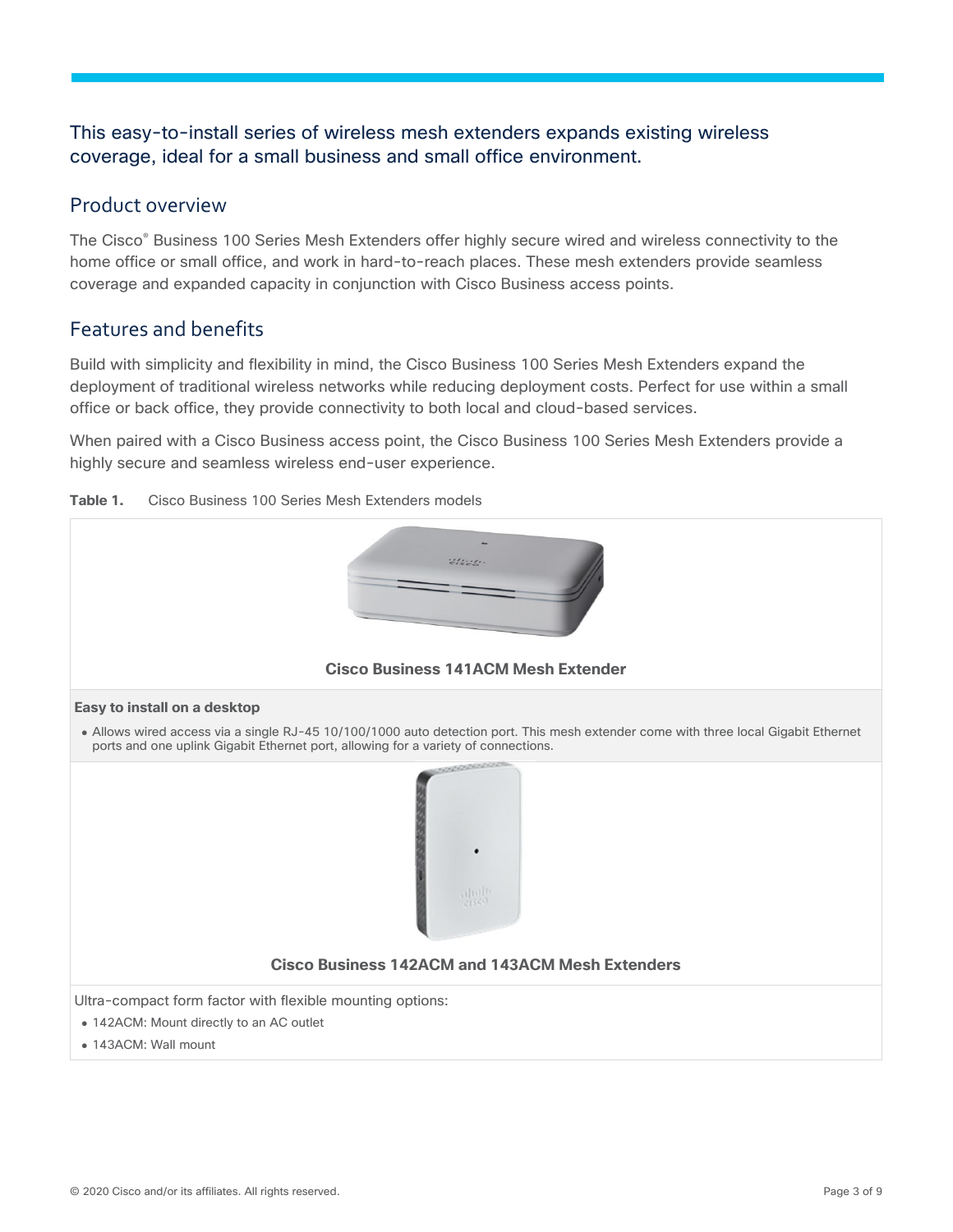#### **Table 2.** Features and benefits

| l Feature                         | <b>Benefit</b>                                                                                                                                                                  |
|-----------------------------------|---------------------------------------------------------------------------------------------------------------------------------------------------------------------------------|
| <b>MU-MIMO</b>                    | Multi-user (MU) Multiple-Input Multiple-Output (MU-MIMO) allows simultaneous data transmission<br>to multiple 802.11ac Wave 2-capable clients to improve the client experience. |
| <b>Mesh technology</b><br>support | Mix and match Cisco Business mesh extenders or access points to increase WiFi coverage<br>throughout your business.                                                             |
| Two-step setup                    | Simplified deployment with two-step setup: Scan a QR code via the Cisco Business Mobile app,<br>and power on the device. No additional setup is required.                       |

#### **Cisco Business Mobile app**

The Cisco Business 100 Series Mesh Extenders is managed by the Cisco Business Mobile app, an intuitive client application that simplifies traditional challenges associated with wireless network deployment, right from your mobile device. You can extend your network by adding new mesh extenders and automating wireless network activation in minutes. A robust management capability dynamically changes network configuration such as enabling guest access. Network usage, traffic patterns, and network throughput can be closely monitored, providing a real-time snapshot; this not only provides peace of mind, it virtually ensures optimal user experience. The Cisco Business Mobile app is available for iPhone, iPad, and Android devices.

#### **Increased wireless performance**

The Cisco Business 100 Series Mesh Extenders support the latest 802.11ac Wave 2 standard for higher performance, greater access, and higher-density networks. With simultaneous dual radios and dual bands with 802.11ac Wave 2 MU-MIMO functionality, these mesh extenders, in conjunction with a Cisco Business access point, provide seamless connectivity.

#### <span id="page-3-0"></span>Product specifications

|                       | <b>Mesh Extender Differentiators</b>                                                            |                                                                                                                              |                              |
|-----------------------|-------------------------------------------------------------------------------------------------|------------------------------------------------------------------------------------------------------------------------------|------------------------------|
|                       | <b>141ACM</b>                                                                                   | <b>142ACM</b>                                                                                                                | <b>143ACM</b>                |
| <b>Ethernet Ports</b> | 4 (includes 1 PoE Output port)                                                                  | none                                                                                                                         |                              |
| <b>PoE Output</b>     | 802.3af: 15.4W at port                                                                          |                                                                                                                              |                              |
| <b>Dimensions</b>     | Access point (without mounting bracket):<br>$6 \times 4 \times 1.5$ in (152.4 x 101.6 x 37.7mm) | Access point (without mounting bracket): 3.25 x<br>$4.5 \times 0.75$ in $(82.5 \times 114 \times 19$ mm)                     |                              |
| <b>Power Input</b>    | 44 to 52V DC                                                                                    | 5V 2A DC                                                                                                                     | 100-240V 50/60Hz AC<br>Power |
| <b>Power Draw</b>     | 8.5W (no PoE out and no USB)                                                                    | 8.5W (maximum,<br>without PoE)                                                                                               | 8.5W                         |
| Weight                | 13 oz $(365 g)$                                                                                 | Access point without any other accessories: Access point without mounting bracket or any<br>other accessories: 10 oz (280 g) |                              |

Table 2 lists the specifications for the Cisco Business 100 Series Mesh Extenders.

**Table 3.** Specifications and requirements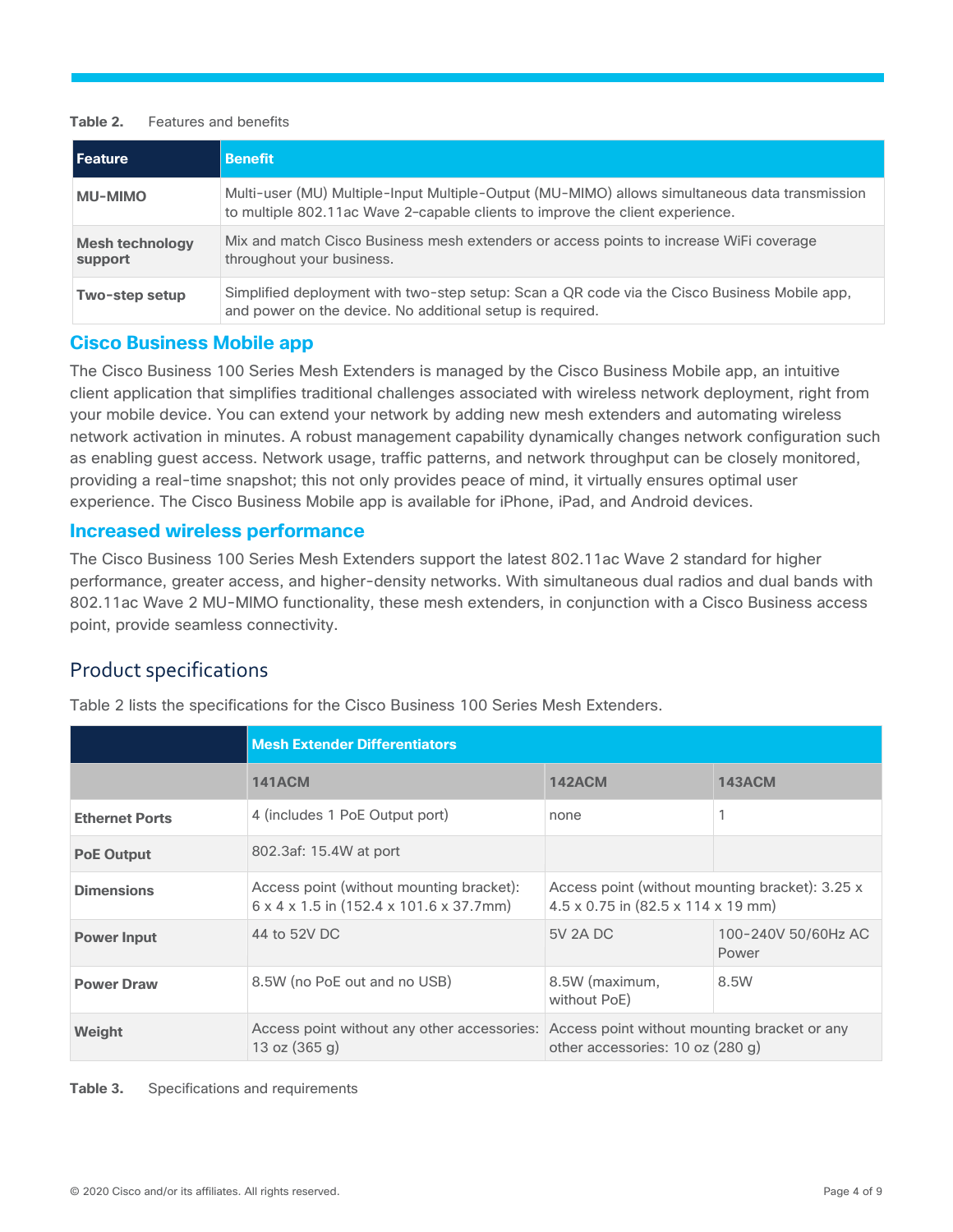| Item                                                   | <b>Specification</b>                                                                                                                                                                                                                                                                                                                                                                                                                                                                                                                                                                                                                                                                                                                                                                                                                                |                                                                                                                                                                                                                                                                                                                                                                                                                                                                                                                                                                                                                                                                                                                                                                                                                         |  |
|--------------------------------------------------------|-----------------------------------------------------------------------------------------------------------------------------------------------------------------------------------------------------------------------------------------------------------------------------------------------------------------------------------------------------------------------------------------------------------------------------------------------------------------------------------------------------------------------------------------------------------------------------------------------------------------------------------------------------------------------------------------------------------------------------------------------------------------------------------------------------------------------------------------------------|-------------------------------------------------------------------------------------------------------------------------------------------------------------------------------------------------------------------------------------------------------------------------------------------------------------------------------------------------------------------------------------------------------------------------------------------------------------------------------------------------------------------------------------------------------------------------------------------------------------------------------------------------------------------------------------------------------------------------------------------------------------------------------------------------------------------------|--|
| <b>Requirements</b>                                    | • Requires a Cisco Business access point within the network for mesh connectivity                                                                                                                                                                                                                                                                                                                                                                                                                                                                                                                                                                                                                                                                                                                                                                   |                                                                                                                                                                                                                                                                                                                                                                                                                                                                                                                                                                                                                                                                                                                                                                                                                         |  |
| <b>Authentication and</b><br>security                  | • Wi-Fi Protected Access 2 and 3 (WPA2 and WPA3)<br>· 802.1X, RADIUS authentication, authorization, and accounting (AAA)<br>• 802.11r and 802.11i                                                                                                                                                                                                                                                                                                                                                                                                                                                                                                                                                                                                                                                                                                   |                                                                                                                                                                                                                                                                                                                                                                                                                                                                                                                                                                                                                                                                                                                                                                                                                         |  |
| <b>Maximum clients</b>                                 | point                                                                                                                                                                                                                                                                                                                                                                                                                                                                                                                                                                                                                                                                                                                                                                                                                                               | • Maximum number of associated wireless clients: 200 per Wi-Fi radio, for a total of 400 clients per access                                                                                                                                                                                                                                                                                                                                                                                                                                                                                                                                                                                                                                                                                                             |  |
| 802.11ac                                               | . 2x2 MU-MIMO with two spatial streams, up to 867 Mbps<br>• 20-, 40-, and 80-MHz channels<br>• Dynamic Frequency Selection (DFS)                                                                                                                                                                                                                                                                                                                                                                                                                                                                                                                                                                                                                                                                                                                    |                                                                                                                                                                                                                                                                                                                                                                                                                                                                                                                                                                                                                                                                                                                                                                                                                         |  |
| <b>Ethernet ports</b>                                  | Refer to Table 2                                                                                                                                                                                                                                                                                                                                                                                                                                                                                                                                                                                                                                                                                                                                                                                                                                    |                                                                                                                                                                                                                                                                                                                                                                                                                                                                                                                                                                                                                                                                                                                                                                                                                         |  |
| Data rates<br>supported                                | 802.11a: 6, 9, 12, 18, 24, 36, 48, and 54 Mbps<br>802.11b/g: 1, 2, 5.5, 6, 9, 11, 12, 18, 24, 36, 48, 5 and 4 Mbps<br>802.11n data rates on 2.4 GHz: 6.5 to 144 Mbps (MCS0-MCS15)<br>802.11ac data rates on 5 GHz: 6.5 to 867 Mbps (MCS0-MCS9)                                                                                                                                                                                                                                                                                                                                                                                                                                                                                                                                                                                                      |                                                                                                                                                                                                                                                                                                                                                                                                                                                                                                                                                                                                                                                                                                                                                                                                                         |  |
| <b>Maximum number</b><br>of nonoverlapping<br>channels | A (A regulatory domain):<br>• 2.412 to 2.462 GHz; 11 channels<br>• 5.180 to 5.320 GHz; 8 channels<br>• 5.500 to 5.700 GHz; 8 channels<br>(excludes 5.600 to 5.640 GHz)<br>• 5.745 to 5.825 GHz; 5 channels<br><b>B</b> (B regulatory domain):<br>• 2.412 to 2.462 GHz; 11 channels<br>• 5.180 to 5.320 GHz; 8 channels<br>• 5.500 to 5.720 GHz; 12 channels<br>• 5.745 to 5.825 GHz; 5 channels<br>C (C regulatory domain):<br>• 2.412 to 2.472 GHz; 13 channels<br>• 5.745 to 5.825 GHz; 5 channels<br>D (D regulatory domain):<br>• 2.412 to 2.462 GHz; 11 channels<br>• 5.180 to 5.320 GHz; 8 channels<br>• 5.745 to 5.825 GHz; 5 channels<br>E (E regulatory domain):<br>• 2.412 to 2.472 GHz; 13 channels<br>• 5.180 to 5.320 GHz; 8 channels<br>• 5.500 to 5.700 GHz; 8 channels<br>(excludes 5.600 to 5.640 GHz)<br>F (F regulatory domain): | K (K regulatory domain):<br>• 2.412 to 2.472 GHz; 13 channels<br>• 5.180 to 5.320 GHz; 8 channels<br>• 5.500 to 5.620 GHz; 7 channels<br>• 5.745 to 5.805 GHz; 4 channels<br>N (N regulatory domain):<br>• 2.412 to 2.462 GHz; 11 channels<br>• 5.180 to 5.320 GHz; 8 channels<br>• 5.745 to 5.825 GHz; 5 channels<br>Q (Q regulatory domain):<br>• 2.412 to 2.472 GHz; 13 channels<br>• 5.180 to 5.320 GHz; 8 channels<br>• 5.500 to 5.700 GHz; 11 channels<br>R (R regulatory domain):<br>• 2.412 to 2.472 GHz; 13 channels<br>• 5.180 to 5.320 GHz; 8 channels<br>• 5.660 to 5.700 GHz; 3 channels<br>• 5.745 to 5.805 GHz; 4 channels<br>S (S regulatory domain):<br>• 2.412 to 2.472 GHz; 13 channels<br>• 5.180 to 5.320 GHz; 8 channels<br>• 5.500 to 5.700 GHz; 11 channels<br>• 5.745 to 5.825 GHz; 5 channels |  |
|                                                        | • 2.412 to 2.472 GHz; 13 channels<br>• 5.745 to 5.805 GHz; 4 channels<br>G (G regulatory domain):                                                                                                                                                                                                                                                                                                                                                                                                                                                                                                                                                                                                                                                                                                                                                   | T (T regulatory domain):<br>• 2.412 to 2.462 GHz; 11 channels<br>• 5.280 to 5.320 GHz; 3 channels                                                                                                                                                                                                                                                                                                                                                                                                                                                                                                                                                                                                                                                                                                                       |  |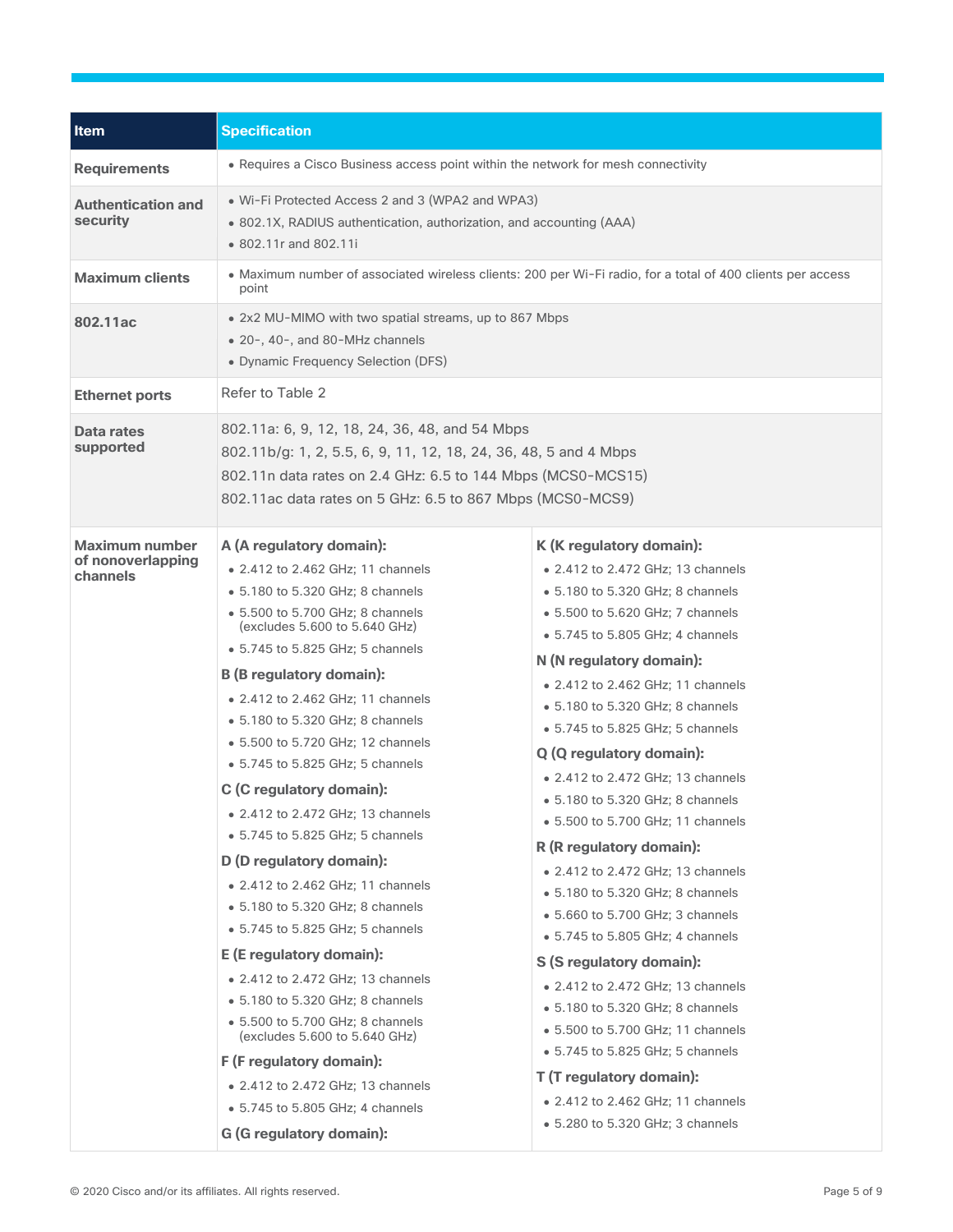| <b>Item</b> | <b>Specification</b>              |                                                            |
|-------------|-----------------------------------|------------------------------------------------------------|
|             | • 2.412 to 2.472 GHz; 13 channels | • 5.500 to 5.700 GHz; 8 channels                           |
|             | • 5.745 to 5.865 GHz; 7 channels  | $\left(\frac{\text{excludes}}{5.600}\right)$ to 5.640 GHz) |
|             | H (H regulatory domain):          | • 5.745 to 5.825 GHz; 5 channels                           |
|             | • 2.412 to 2.472 GHz; 13 channels | Z (Z regulatory domain):                                   |
|             | • 5.180 to 5.320 GHz; 8 channels  | • 2.412 to 2.462 GHz; 11 channels                          |
|             | • 5.745 to 5.825 GHz; 5 channels  | • 5.180 to 5.320 GHz; 8 channels                           |
|             | I (I regulatory domain):          | • 5.500 to 5.700 GHz; 8 channels                           |
|             | • 2.412 to 2.472 GHz; 13 channels | (excludes 5.600 to 5.640 GHz)                              |
|             | • 5.180 to 5.320 GHz; 8 channels  | • 5.745 to 5.825 GHz; 5 channels                           |

**Note:** This varies by regulatory domain. Refer to the product documentation for specific details for each regulatory domain.

| <b>Available transmit</b><br>power settings | $2.4$ GHz    | 5 GHz        |
|---------------------------------------------|--------------|--------------|
|                                             | Up to 20 dBm | Up to 20 dBm |

**Note:** The maximum power setting will vary by channel and according to individual country regulations. Refer to the product documentation for specific details.

| <b>Integrated antennas</b> | $\bullet$ 2.4 GHz, gain 2 dBi<br>• 5 GHz, gain 3 dBi                                                                                                                                                                                                                                                                                                                          |
|----------------------------|-------------------------------------------------------------------------------------------------------------------------------------------------------------------------------------------------------------------------------------------------------------------------------------------------------------------------------------------------------------------------------|
| <b>Indicators</b>          | • Status LED indicates boot loader status, association status, operating status, boot loader warnings, and boot<br>loader errors                                                                                                                                                                                                                                              |
| <b>Environmental</b>       | • Operating<br>• Temperature: 32° to 104°F (0° to 50°C)<br>• Humidity: 10% to 90% (noncondensing)<br>• Maximum altitude: 9843 ft (3000 m) at 104°F (40°C)<br>• Nonoperating (storage and transportation)<br>• Temperature: $-22^{\circ}$ to 158°F ( $-30^{\circ}$ to 70°C)<br>• Humidity: 10% to 90% (noncondensing)<br>• Maximum altitude: 15,000 ft (4500 m) at 77°F (25°C) |
| <b>System</b>              | · 512 MB DRAM, 128 MB flash<br>• 710-MHz quad-core processor                                                                                                                                                                                                                                                                                                                  |
| <b>PoE output</b>          | • 802.3af: 15.4W at port                                                                                                                                                                                                                                                                                                                                                      |
| <b>Physical security</b>   | • Kensington lock slot                                                                                                                                                                                                                                                                                                                                                        |
| <b>Warranty</b>            | Cisco Business limited lifetime hardware warranty<br>Free software updates, no service contract required                                                                                                                                                                                                                                                                      |
| <b>Compliance</b>          | • Safety:<br>$\circ$ UL 60950-1<br>© CAN/CSA-C22.2 No. 60950-1<br>$\circ$ UL 2043<br>$\circ$ IEC 60950-1<br>○ EN 60950-1<br>• Radio approvals:<br>◦ FCC Part 15.247, 15.407<br>∘ RSS-247 (Canada)                                                                                                                                                                             |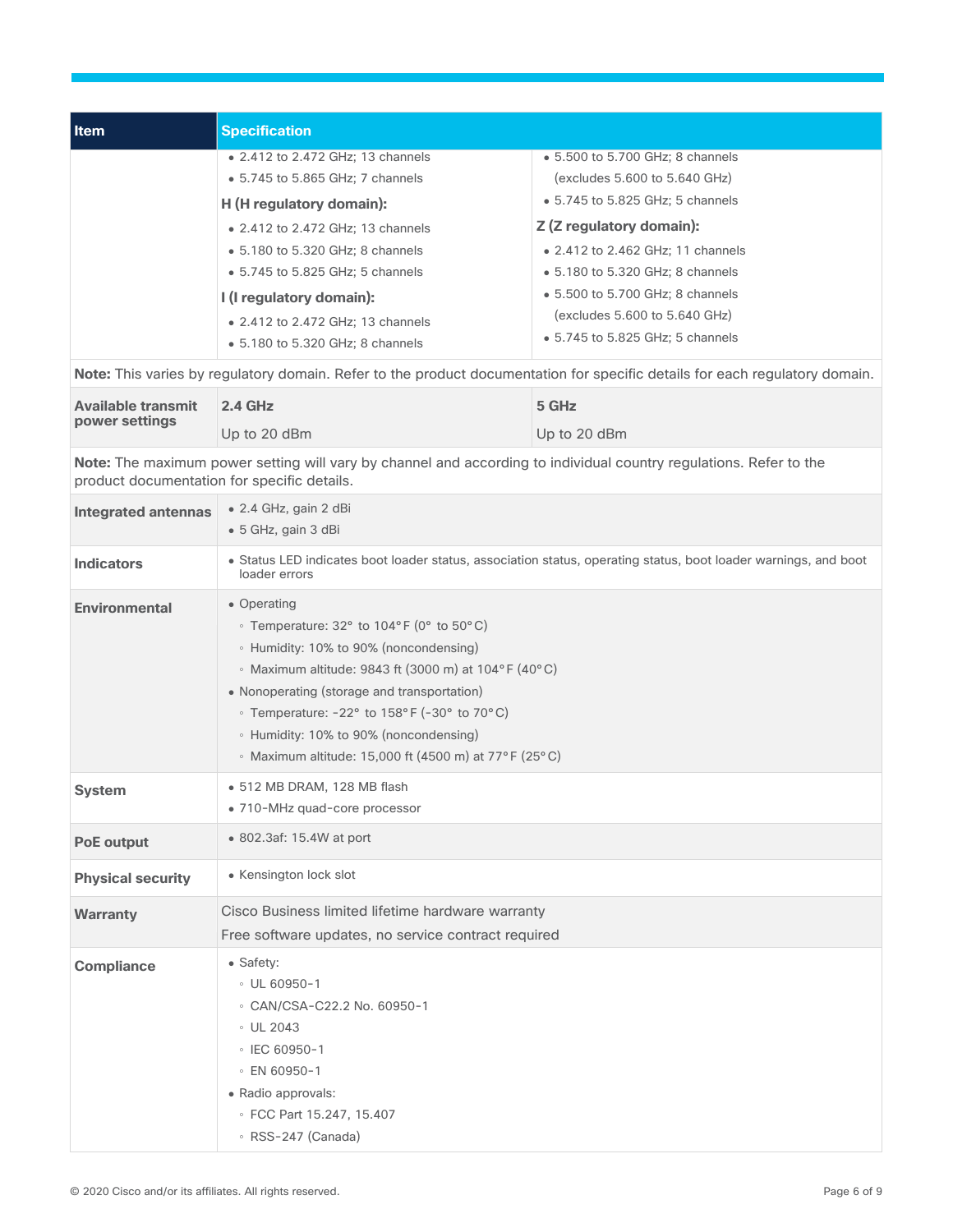| <b>Item</b> | <b>Specification</b>                                                                                                    |
|-------------|-------------------------------------------------------------------------------------------------------------------------|
|             | ⊙ EN 300.328, EN 301.893 (Europe)                                                                                       |
|             | • ARIB-STD 66 (Japan)                                                                                                   |
|             | • ARIB-STD T71 (Japan)                                                                                                  |
|             | • EMI and susceptibility (Class B)                                                                                      |
|             | ○ FCC Part 15.107 and 15.109                                                                                            |
|             | · ICES-003 (Canada)                                                                                                     |
|             | ∘ VCCI (Japan)                                                                                                          |
|             | ◦ EN 301.489-1 and -17 (Europe)                                                                                         |
|             | ○ EN 50385                                                                                                              |
|             | • IEEE standards:                                                                                                       |
|             | $\cdot$ IEEE 802.11a/b/g, 802.11n, 802.11h, 802.11d                                                                     |
|             | ∘ IEEE 802.11ac                                                                                                         |
|             | • Security:                                                                                                             |
|             | ○ 802.11i, WPA2, WPA3                                                                                                   |
|             | 802.1X                                                                                                                  |
|             | • Advanced Encryption Standard (AES)                                                                                    |
|             | • Extensible Authentication Protocol (EAP) types:                                                                       |
|             | • EAP-Transport Layer Security (TLS)                                                                                    |
|             | ○ EAP-Tunneled TLS (TTLS) or Microsoft Challenge Handshake Authentication Protocol Version 2<br>(MSCHAP <sub>v2</sub> ) |
|             | • Protected EAP (PEAP) v0 or EAP-MSCHAPv2                                                                               |
|             | • EAP-Flexible Authentication via Secure Tunneling (FAST)                                                               |
|             | • PEAP v1 or EAP-Generic Token Card (GTC)                                                                               |
|             | • EAP-Subscriber Identity Module (SIM)                                                                                  |
|             | • Multimedia:                                                                                                           |
|             | • Wi-Fi Multimedia (WMM)                                                                                                |
|             | • Other:                                                                                                                |
|             | ○ FCC Bulletin OET-65C                                                                                                  |
|             | ∘ RSS-102                                                                                                               |

# <span id="page-6-0"></span>Ordering information

Table 4 provides ordering information for the Cisco Business 100 Series Mesh Extenders.

To download software, visit the [Cisco Software Center.](https://software.cisco.com/download/navigator.html)

| able 4.<br>Ordering information |                                                         |  |
|---------------------------------|---------------------------------------------------------|--|
| Part number                     | <b>Description</b>                                      |  |
| CBW141ACM-x-xx                  | CBW141ACM 802.11ac 2x2 Wave 2 Mesh Extender Desktop     |  |
| CBW142ACM-x-xx                  | CBW142ACM 802.11ac 2x2 Wave 2 Mesh Extender Wall Outlet |  |
| CBW143ACM-x-xx                  | CBW143ACM 802.11ac 2x2 Wave 2 Mesh Extender Wall Mount  |  |
|                                 |                                                         |  |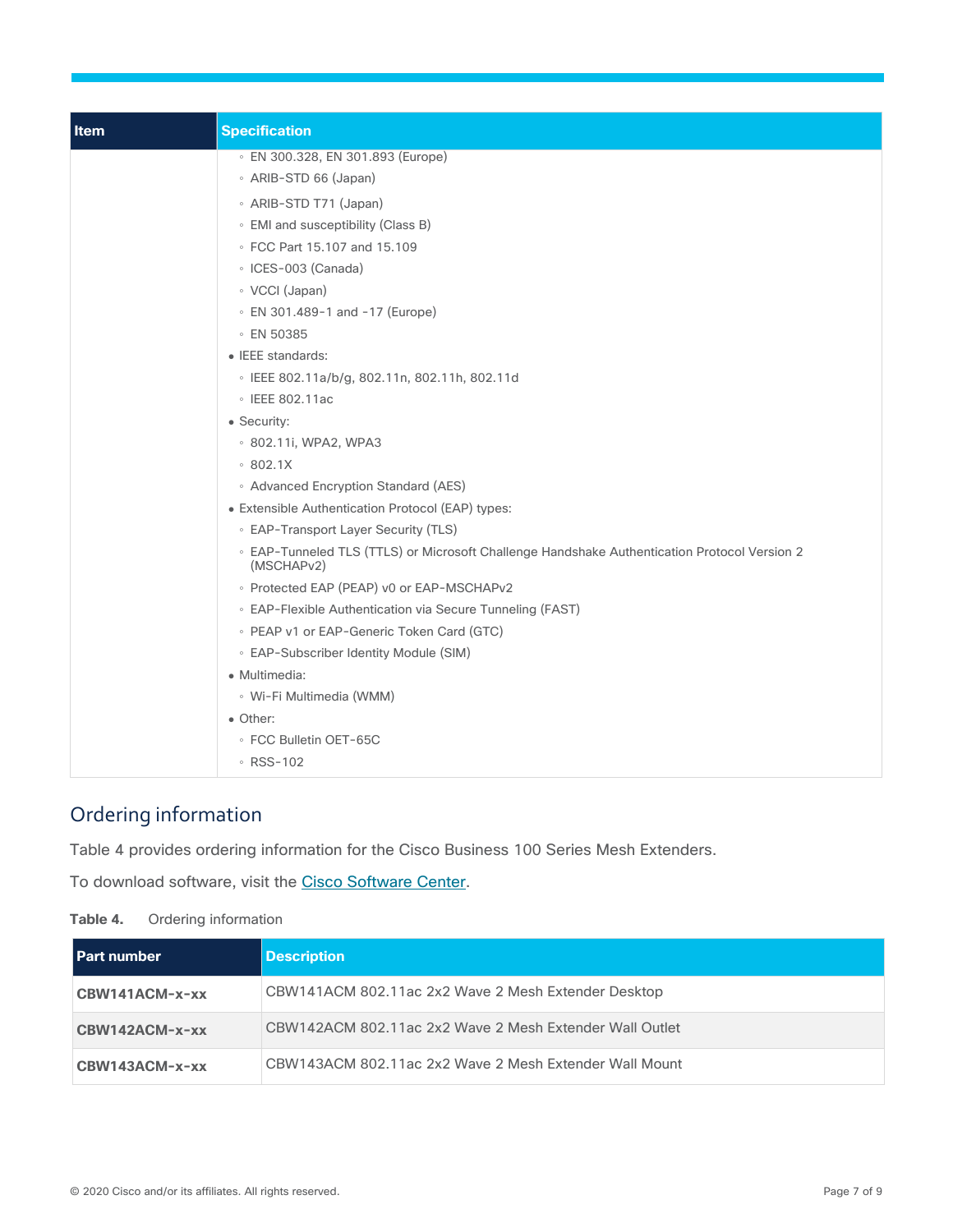**Note:** 

- Customers are responsible for verifying approval for use in their individual countries. To verify approval that corresponds to a particular country or the regulatory domain used in a specific country, visit [https://www.cisco.com/go/compliance.](https://www.cisco.com/go/compliance)
- Regulatory domain approval occurs in phases. As they are approved, the part numbers will be available on the Cisco Wholesale Price List (WPL).
- Regulatory domains:  $(x =$  regulatory domain).
- Country power plug type: (xx= country plug type).

#### <span id="page-7-0"></span>Limited lifetime warranty for Cisco Business products

This Cisco Business product comes with a limited lifetime hardware warranty. Product warranty terms and other information applicable to Cisco products are available at [https://www.cisco.com/go/warranty.](https://www.cisco.com/go/warranty)

#### <span id="page-7-1"></span>Cisco environmental sustainability

Information about Cisco's environmental sustainability policies and initiatives for our products, solutions, operations, and extended operations or supply chain is provided in the "Environment Sustainability" section of Cisco's [Corporate Social Responsibility](https://www-1.compliance2product.com/c2p/getAttachment.do?code=YM6Y0yThdO6Wj1FxxYPYfUG2dtFkTeFWGpzLRO8tcURFEifUCRV403Tq2ZMWP6Ai) (CSR) Report.

Reference links to information about key environmental sustainability topics (mentioned in the "Environment Sustainability" section of the CSR Report) are provided in the following table:

| Sustainability topic                                                                                               | Reference        |
|--------------------------------------------------------------------------------------------------------------------|------------------|
| Information on product material content laws and regulations                                                       | <b>Materials</b> |
| Information on electronic waste laws and regulations, including products, batteries, and packaging WEEE compliance |                  |

Cisco makes the packaging data available for informational purposes only. It may not reflect the most current legal developments, and Cisco does not represent, warrant, or guarantee that it is complete, accurate, or up to date. This information is subject to change without notice.

### <span id="page-7-2"></span>Cisco Business Support Service

This optional subscription-based, device-level service offers affordable, 3-year peace-of-mind coverage. It helps you protect your investment and derive maximum value from Cisco Business products. Delivered by Cisco and backed by your trusted partner, this comprehensive service includes software updates, extended access to the Cisco Business Support Center, and expedited hardware replacement, should it be required.